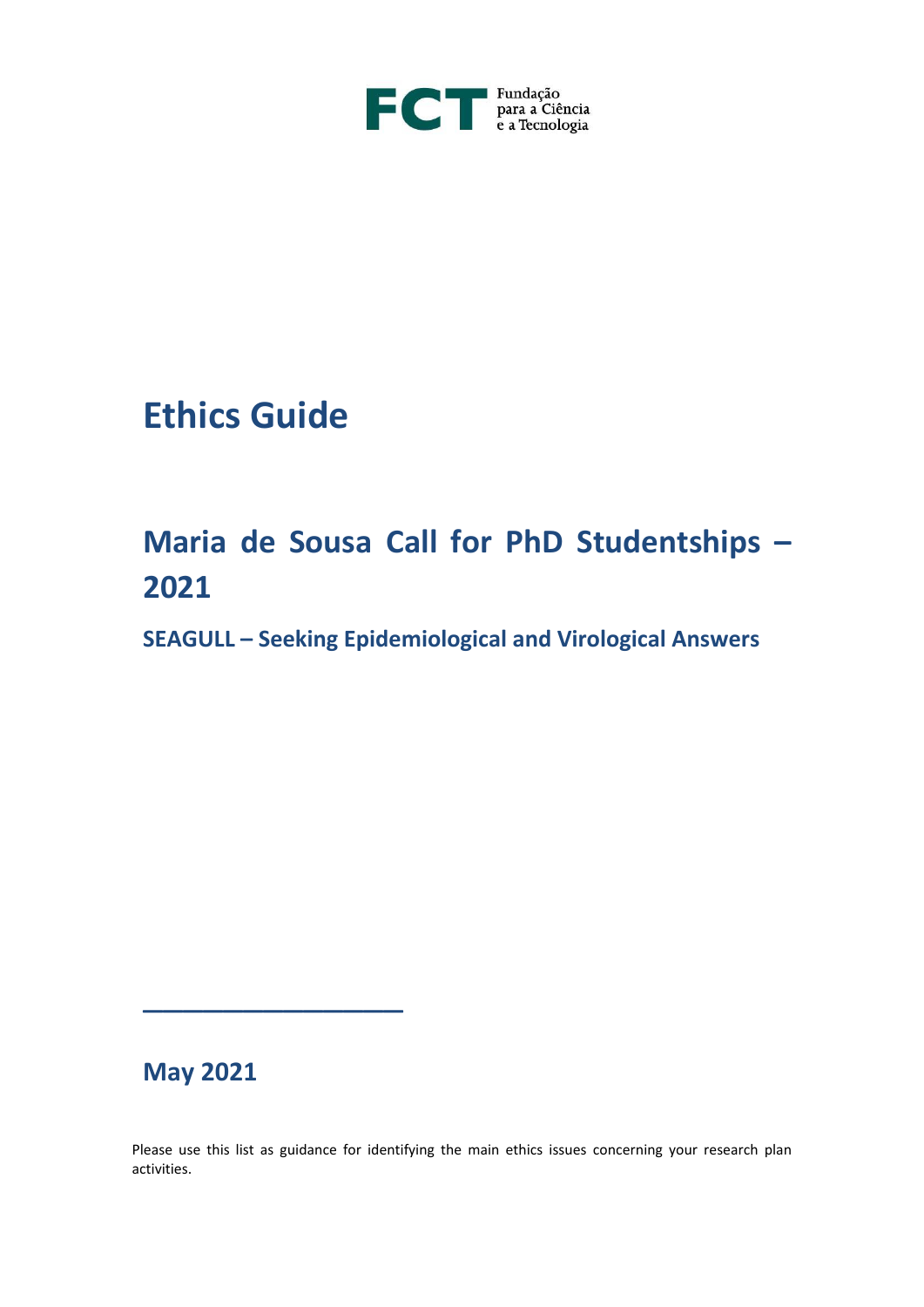

#### **ETHICS ISSUE 1: HUMAN EMBRYOS/FOETUS**

- 1. Does this research involve Human Embryonic Stem Cells (hESCs)?
	- 1.1 If yes, will they be directly derived from embryos within this project?
	- 1.2 If yes, are they previously established cells lines?
- 2. Does this research involve the use of human embryos? 2.1 If yes, will the research lead to their destruction?
- 3. Does this research involve the use of human foetal tissues/cells?

#### **ETHICS ISSUE 2: HUMANS**

1. Does this research involve human participants?

- 1.1 If yes, are they volunteers for social or human sciences research?
- 1.2 If yes, are they persons unable to give informed consent?

1.3 If yes, are they vulnerable individuals or groups (children, patients, discriminated people, minorities, persons unable to give consent, people of dissenting, immigrant or minority communities, sex workers, etc.)?

1.4 If yes, are they children/minors?

1.5 If yes, are they patients?

1.6 If yes, are they healthy volunteers for medical studies?

2. Does this research involve physical interventions on the study participants?

2.1 If yes, does it involve invasive techniques?

#### **ETHICS ISSUE 3: HUMANS CELLS/TISSUES**

1. Does this research involve human cells or tissues? (other than from Human Embryos/Foetuses, see section 1)

1.1 If yes, are they available commercially?

1.2 If yes, are they obtained within this project?

1.3 If yes, are they obtained from another project, laboratory or institution?

1.4 If yes, are they obtained from biobank?

#### **ETHICS ISSUE 4: PROTECTION OF PERSONAL DATA**

1. Does this research involve personal data collection and/or processing?

1.1 If yes, does it involve the collection and/or processing of sensitive personal data (e.g., health,

sexual lifestyle, ethnicity, political opinion, religious or philosophical conviction)?

1.2 If yes, does it involve processing of genetic information?

1.3 If yes, does it involve tracking or observation of participants?

2. Does this research involve further processing of previously collected personal data (secondary use)?

#### **ETHICS ISSUE 5: ANIMALS**

- 1. Does this research involve animals?
	- 1.1 If yes, are they vertebrates?
	- 1.2 If yes, are they non-human primates (NHPs)?
	- 1.3 If yes, are they genetically modified?
	- 1.4 If yes, are they cloned farm animals?
	- 1.5 If yes, are they endangered species?

**ETHICS ISSUE 6: THIRD COUNTRIES** 









1